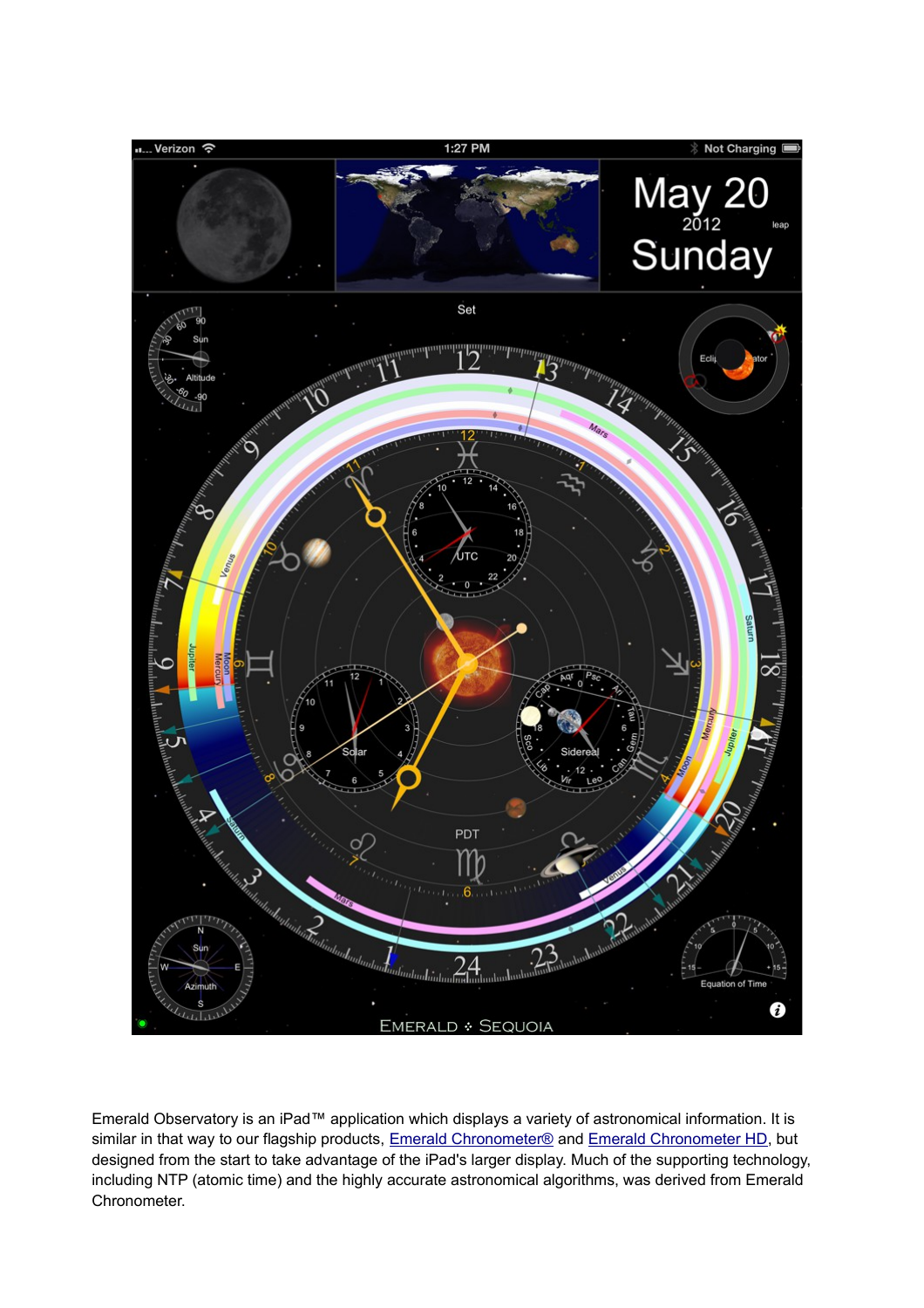# **Clock**

First of all, it's an ordinary clock. The main hands (gold colored) display the hours, minutes and seconds in the usual 12-hour format. To read it more precisely use the small numbers and tick marks on the inner edge of the rings. The thin central hand with the large white arrow head and the large white numbers and tick marks indicate the time in 24-hour format (with noon on top by default).

Emerald Observatory's time may not exactly match the time in the iPad's status bar becausethe iPad's clock is often not very accurate whereas Emerald Observatory's time is synchronized with the international standard atomic clocks. This is usually accurate to about +/- 0.100 seconds. This is accomplished with the [Network Time Protocol \(NTP\)](http://en.wikipedia.org/wiki/Network_Time_Protocol) so it must have a Net connection to get a sync. If the Net is not available, it will fall back to the internal clock's value.

It is also possible to change the clock's time and to animate it at very high rates. See [Set Mode,](#page-5-1) below.

### **Moon**

In the upper left Emerald Observatory displays the Moon as it appears from the current location at the clock's time. When the phase is a thin crescent EO simulates the illumination of the dark side by reflected light from the Earth (this is known as "Earthlight" or ["Earthshine"](http://en.wikipedia.org/wiki/Earthshine#Earthshine) or "the Moon's ashen glow"). In addition, the image rotates to match the Moon's apparent orientation as it moves across the sky and changes size to match the Moon's apparent size as its distance from the Earth changes around its elliptical orbit. (EO does not show the Moon's libration.)

[Animate](#page-5-0) the clock at one day per tick to see the Moon go thru its phases and size changes. Tap the phase button to see the times and dates of the quarters (New, 1st Quarter, Full, 3rd Quarter).

### **Earth**

The map of the Earth (a NASA composite of thousands of images ) at the top of the screen shows which parts of the Earth are facing the Sun and which parts are in night. The image changes each month to reflect the changing snow and vegatation cover. The lights of mankind's cities are shown for the nighttime region. They roughly correspond to the human population density and level of energy use at the present time. (The data was collected by the US Air Force DMSP satellites in the mid 1990s.)

The small red dot on the Earth marks the current location being used by Emerald Observatory for its astronomical calculations (usually the current location but you can change it; see [Settings,](#page-6-0) below). It is important that this be the location for which you want the astronomical information to be shown and that the matching timezone is set in the iPad's Settings app.

[Animate](#page-5-0) at one hour per tick to see the terminator (the "edge of night") move around the world. Animate at one month per tick to see the seasonal changes; note the changing shape and position of the terminator.

#### **Day/date**

In portrait orientation the year, month, day and day of the week appear in the upper right; in landscape they're at the bottom of the screen. They are shown in the language specified in the General->International section of the Settings app. The year is shown in red for BCE dates ("Before Common Era", a.k.a. "BC"). A small indicator appears to the right of the year in leap years.

#### **Alarm time**

If the alarm is set (see [Settings](#page-6-0) below) a red circle enclosing a musical symbol appears outside the main 24 hour dial to mark the alarm time. When the white 24-hour hand reaches the alarm indicator the alarm will sound.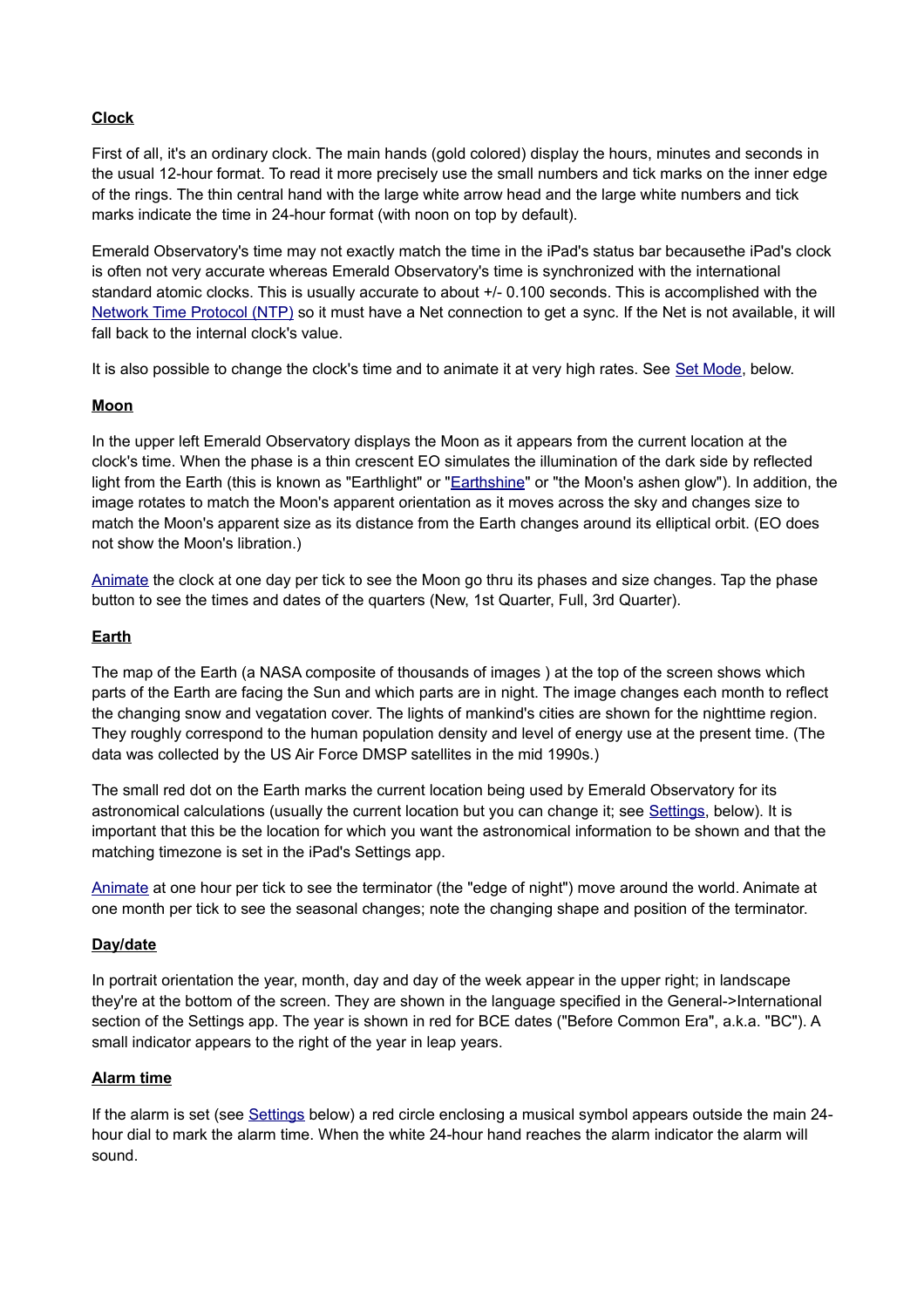# **Main dial**

## • **Rise/Set rings**

There are 6 thin concentric partial rings, one for each of the classical "planets". The innermost one is for the Moon, followed by Mercury, Venus, Mars, Jupiter, and Saturn on the outside. The larger one behind the others is for the Sun. The filled region of the ring represents the time (read against the 24-hour markings) when the planet is above the horizon; it rises and sets at the ends of the arc and transits at the midpoint. Thus if the thin white arm of the 24-hour hand crosses the filled part of a planet's ring then that planet is currently above the horizon.

The large ring for the Sun is colored according to the Sun's altitude above the horizon at each time; sunrise and sunset are at the sharp boundary between red and blue.

## • **Twilight hands**

There are 12 colored hands on the 24-hour dial which mark special times related to the altitude of the Sun. The light yellow one marks the time of solar noon, when the Sun is at its highest point in the sky for the day; the dark blue one is 12 hours later when the Sun is farthest below the horizon. The orange ones mark the times of sunrise and sunset. The three blue ones mark the times when the Sun is 6, 12, and 18 degrees below the horizon which define the beginning and ending of civil, nautical and astronomical [twilight.](http://en.wikipedia.org/wiki/Twilight) The dark yellow ones mark the time when the Sun is 15 degrees above the horizon, indicating the "golden hour" (which maybe be considerably longer than an hour at high latitudes) when the light is usually best for outdoor photography.

Note that at high latitudes when the sun's altitude changes slowly the golden and blue regions will elongate. In extreme cases some of the twilight hands will disappear altogether if the Sun never reaches their level. See this effect by changing to a high latitude on the [settings](#page-6-0) page and then [animating](#page-5-0) by days or months.

### • **Timezone indicator**

Between the center and the 6 o'clock position is a simple label showing the abbreviation of the current timezone. It changes to reflect daylight time (summer time) vs standard time for those timezones that observe DST. EO's

astronomical calculations depend on the timezone offset and geographic location. Use the Settings app ("General->Date & Time") to change the timezone if necessary.

### • **Orrery**

Inside the main dial Emerald Observatory displays the orbital positions of the 6 innermost planets (Mercury, Venus, Earth, Mars, Jupiter, and Saturn) plus the Earth's Moon from a perspective above the Sun's north pole with respect to the present positions of constellations of the zodiac.



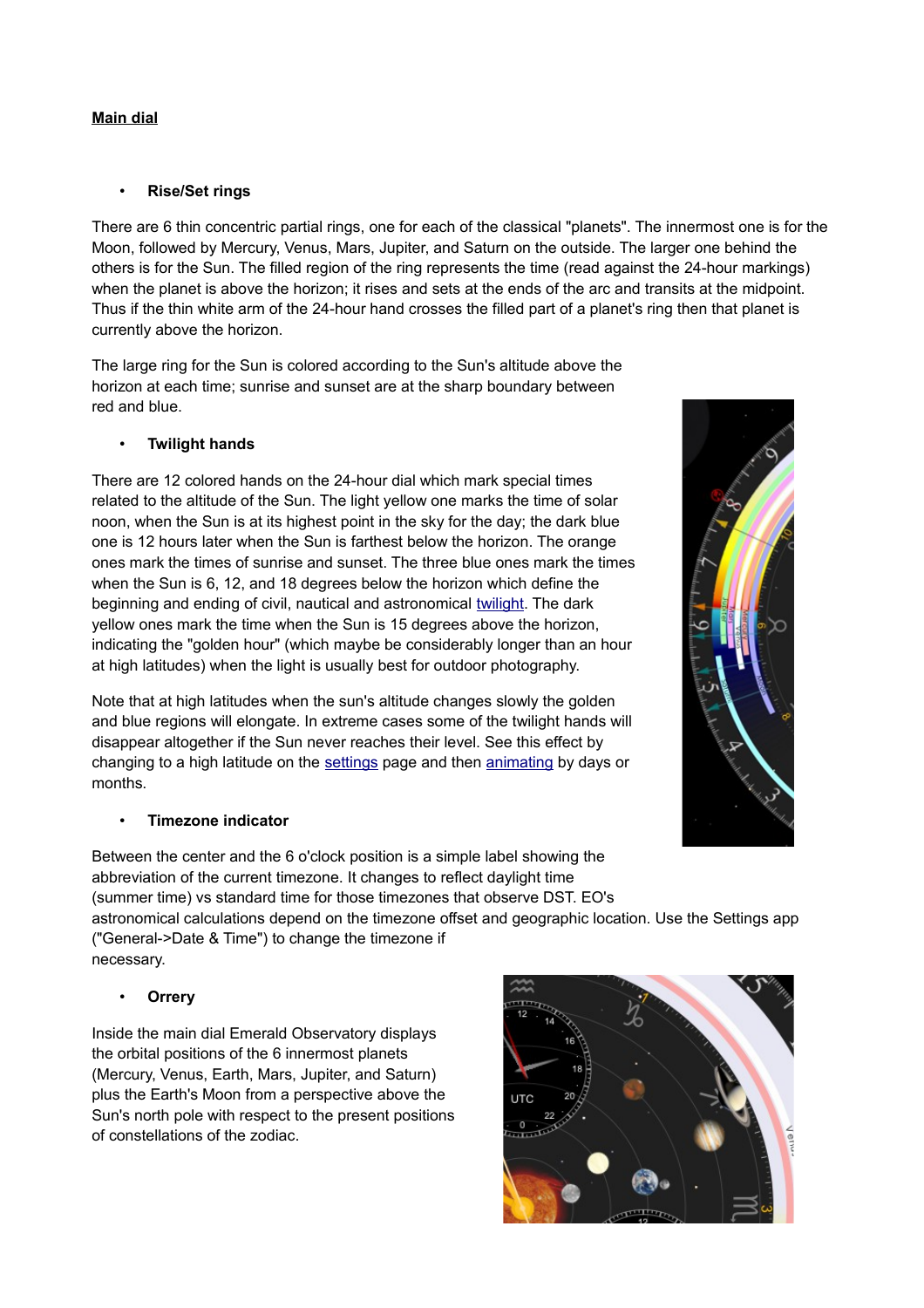The approximate positions of constellations are marked by their traditional astrological symbols in large gray type.

Note that the constellation positions shown in Emerald Observatory are based on their actual positions in the present-day sky and thus do not correspond to the definitions used by western astrologers.

The best rate for [animating](#page-5-0) this display depends on which planet you're concerned with. [Kepler's third law](http://en.wikipedia.org/wiki/Kepler) shows that the inner planets orbit much faster than the outer ones. So animating by days works best for Mercury or the Moon whereas years is best for Saturn.

If you animate by years you'll notice that the Earth jitters a little. This is not a bug. It's because we're advancing by exactly one calendar year but the Earth's orbital period is about 365.25 days. So the Earth falls behind a little for three years and then catches up on the leap year. Prior to 15 October 1582 Emerald Observatory uses the [Julian calendar](http://en.wikipedia.org/wiki/Julian_calendar) rather than the [Gregorian,](http://en.wikipedia.org/wiki/Gregorian_calendar) so you'll see the Earth jump in 1582 and then it will gradually shift in position from year to year back from that time (reflecting the error in the Julian calendar).

| <b>Symbol Name</b> |                 |
|--------------------|-----------------|
| ၺ                  | <b>Aries</b>    |
| H                  | Pisces          |
| $\approx$          | <b>Aquarius</b> |
| vs                 | Capricornus     |
| ℊ                  | Sagittarius     |
| m.                 | Scorpius        |
| ᅀ                  | Libra           |
| m                  | Virgo           |
| ની                 | Leo             |
| க                  | Cancer          |
| п                  | Gemini          |
| ୪                  | <b>Taurus</b>   |

## **Inner subdials**

• **UTC**

[UTC](http://en.wikipedia.org/wiki/Utc) ("Coordinated Universal Time") is a worldwide time standard based on atomic clocks that is adjusted (by the occasional addition of ["leap seconds"](http://en.wikipedia.org/wiki/Leap_second)) to be very close to the mean solar time at the Royal Observatory at Greenwich, England ("GMT"). Ordinary civil time in most locations is defined by an offset from UTC.

• **Solar**

[Solar time](http://en.wikipedia.org/wiki/Solar_time) (technically: "apparent solar time") is what everyone used before the invention of clocks and timezones; it will show 12 noon at exactly the time when the Sun crosses the [meridian](http://en.wikipedia.org/wiki/Meridian_(astronomy)) (of course, this is also when the 24-hour hand coincides with the solar noon hand on the outer dial). Apparent solar time is what an ordinary sundial shows.

## • **Sidereal**

[Sidereal time](http://en.wikipedia.org/wiki/Sidereal_time) tracks the apparent motion of the stars around the Earth; the Earth rotates exactly once in 24 sidereal hours as measured against the stars. That 24-hour sidereal day is a few minutes shorter than a solar (or civil) day because of the Earth's motion in its orbit around the Sun. A star that is overhead at a given sidereal time during the day will always be overhead at that same sidereal time, no matter what season it is.

The sidereal time dial is labeled with the abbreviations of the zodiac constellations and the corresponding numbers. The hour hand points to the constellation that is currently near the meridian.

UTC and sidereal time are shown in 24-hour format; solar time in 12-hour format.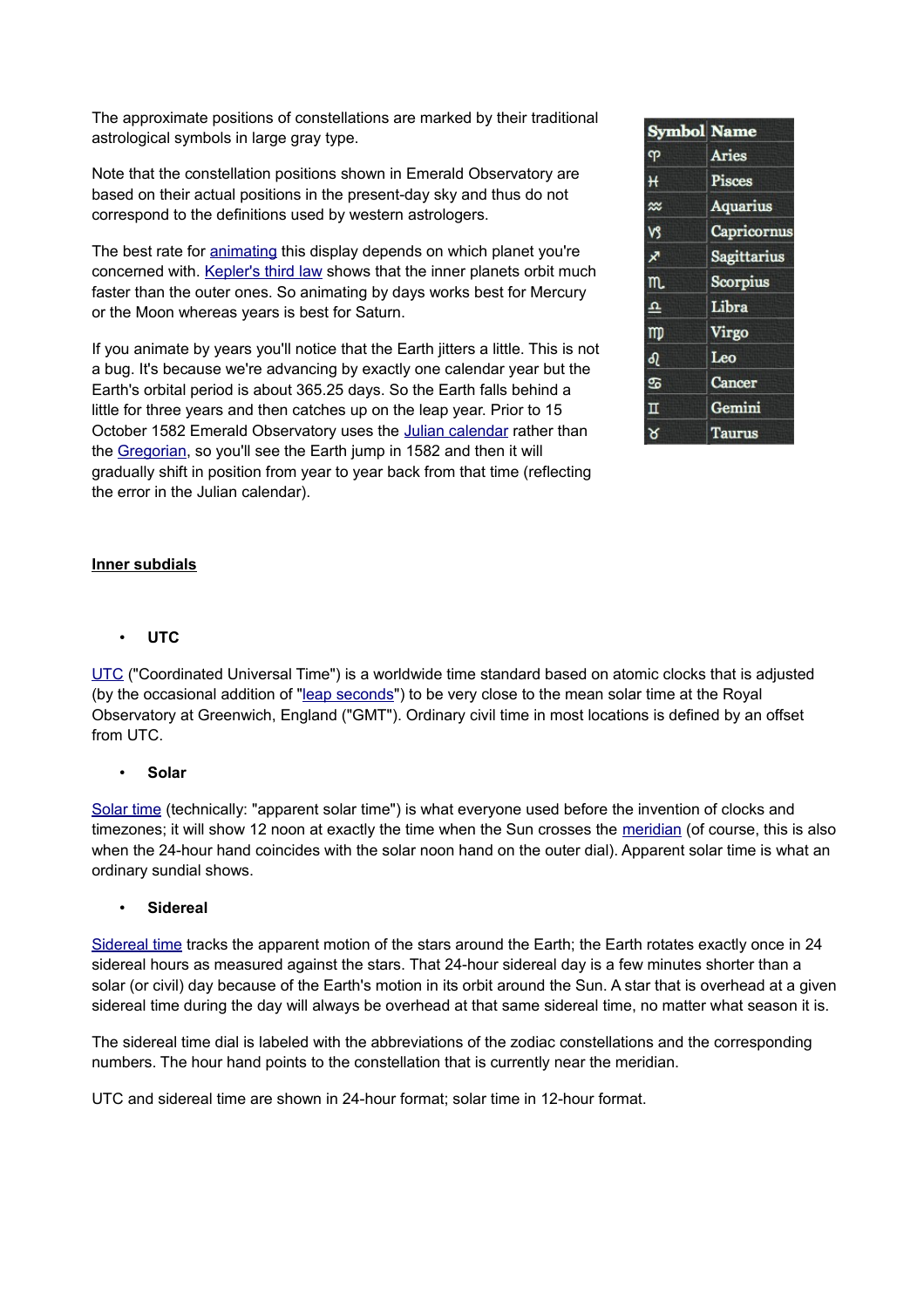## **Outer subdials**

### • **Altitude and Azimuth**

The two dials on the left side of the screen show the altitude (angle of the object up from the horizon) and azimuth (angle of the object around the horizon clockwise from North) of one of the planets at the clock's time. You can cycle through the 7 "planets" (Sun, Moon, Mercury, Venus, Mars, Jupiter, Saturn) by tapping either dial.

## • **Equation of Time**

The ["Equation of Time"](http://en.wikipedia.org/wiki/Equation_of_time) is the difference, due primarily to the ellipticity of the Earth's orbit, between between apparent solar time (see above) and mean solar time. Mean solar time is apparent solar time averaged over a whole year. Ordinary civil time is very close to mean solar time at the standard meridian of each timezone. So EOT is the difference between your watch and a sundial on the standard meridian of your timezone.

The dial is marked in minutes; positive means the sundial is ahead. In the days of celestial navigation, the EOT for the day was an essential input to a navigator's longitude calculation.

## • **Eclipse Simulator**



The small dial labeled 'Eclipse Simulator' has three icons in the outer ring, representing the Sun, Moon, and Earth's shadow and two thin red lines indicating the nodes of the Moon's orbit (points where it intersects the plane of the ecliptic). The icons are positioned around the ring according to their geocentric ecliptic longitude. When both the Sun and Moon coincide with a node then an eclipse is possible. The area inside the ring is normally empty but near the time of a lunar or solar eclipse an animation of the eclipse will appear there. Lunar eclipses are visible from an entire hemisphere of the Earth but solar eclipses are visible only from a very small area. See [here](http://eclipse.gsfc.nasa.gov/eclipse.html) for a list of times and locations of recent and upcoming eclipses (and much more).

Since eclipses happen at (or very near) full moon and new moon, you can use the "phase" button in Set mode to move forward to new and full moon dates, and see if there is anything inside the Eclipse Simulator subdial. Eclipses will only happen when the red lines indicating the nodal points are close to the Sun and Moon. You may need to move forward or backward by hours or minutes from the phase point to see the point of maximum ecilpse at your location for a given eclipse. Note that solar eclipses, which are much rarer, typically are only visible on a portion of the Earth's surface. But you can simulate those eclipses with Emerald Observatory too, by entering the "location of maximum eclipse" into the latitude and longitude fields on the Settings page, and viewing the eclipse as it will appear there.

Emerald Observatory's database of locations for the Sun and Moon extend back to 4000 BCE, as mentioned above, but there is somewhat less precision for those early dates than there is for modern times. Since the difference between total and partial eclipse can be a small fraction of a degree, historical eclipses may not be shown with 100% fidelity. Modern events, however, are shown with very high precision.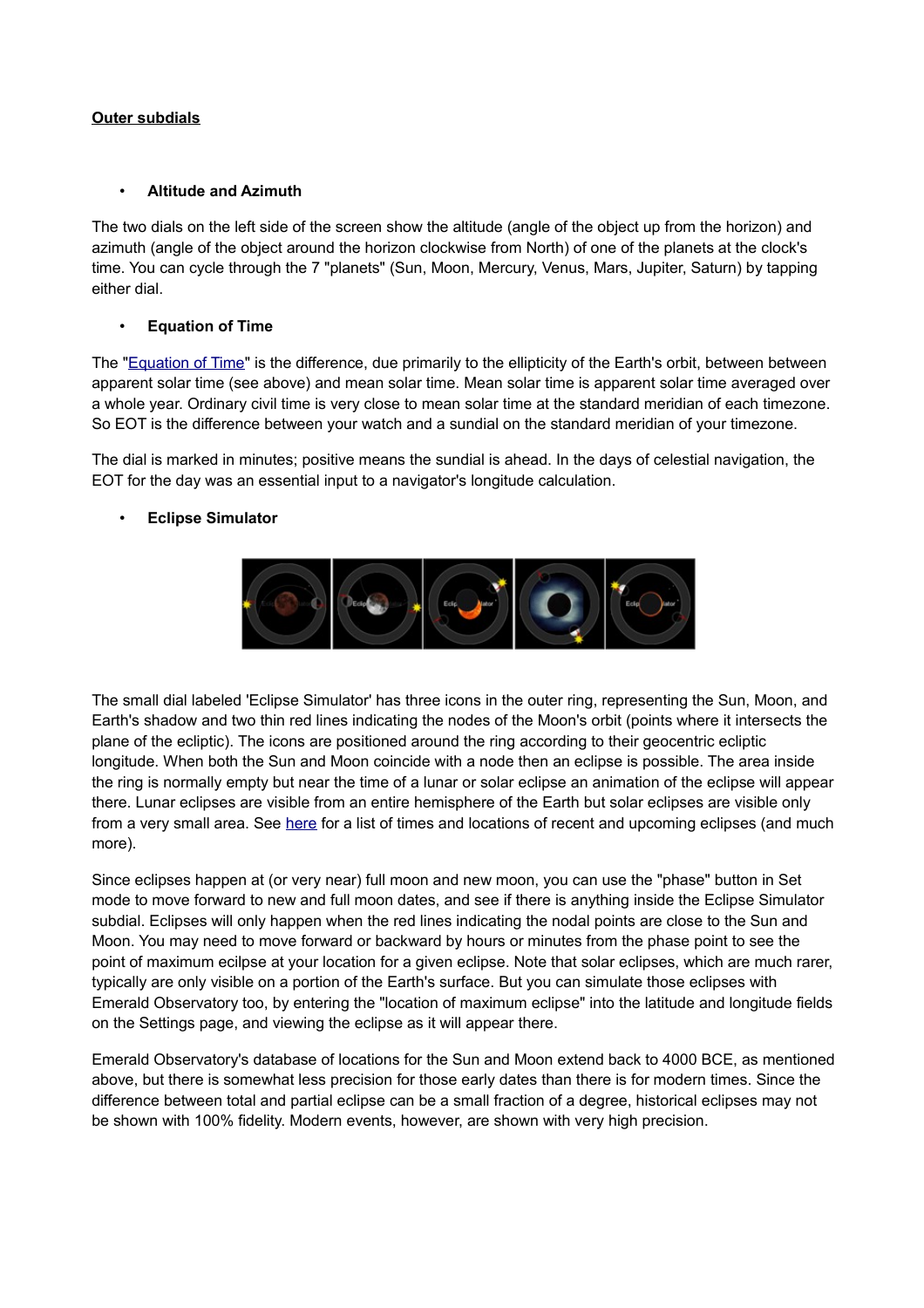## **Controls**

#### <span id="page-5-1"></span>**Set Mode**

Tapping the "Set" button just above the top of the main dial stops the clock and enters Set mode. "Set" then changes to "Reset" and two sets of buttons labeled with time units appear on either side:



The blue ones on the right move Emerald Observatory's time forward by one unit; the red ones on the left move it in reverse. The "phase" buttons change to the time of the next or previous quarter Moon (you can then read the time and date from the main display). Tapping Reset changes it back to "Set", exits Set Mode, restarts the clock, and hides the other buttons.

When the displayed time is not the current time a red label appears at the top of the screen showing the displayed time and its offset from the current time.

Emerald Observatory can be set to any date from 4000 BCE through 2800 CE.

#### <span id="page-5-0"></span>**Animation**

Press and hold any of the buttons in Set Mode to animate the display (step continuously). Slide your finger off the button before raising it to "latch" the button and advance continuously. Tap it again to "unlatch" it. You can have more than one button active at once. Tap "Reset" to the return to the present time.

### **Hot Spots**

There are two additional invisible active buttons on the screen on the altitude and azimuth dials. Tapping either of them switches both dials to display the values for the next planet in the cycle (Sun, Moon, Mercury, Venus, Mars, Jupiter, Saturn, Sun, ...). The two cycle in opposite directions to avoid the need to cycle all the way around again if you go one too far.

#### **NTP status indicator**

The dot in the lower left blinks while NTP is communicating with the servers to synchronize the time; it is steady after that process is complete. It is green if a good sync has been accomplished, yellow otherwise.

#### **Orientation**

Emerald Observatory functions identically in both orientations but its layout is slightly different when the iPad is rotated into landscape mode: